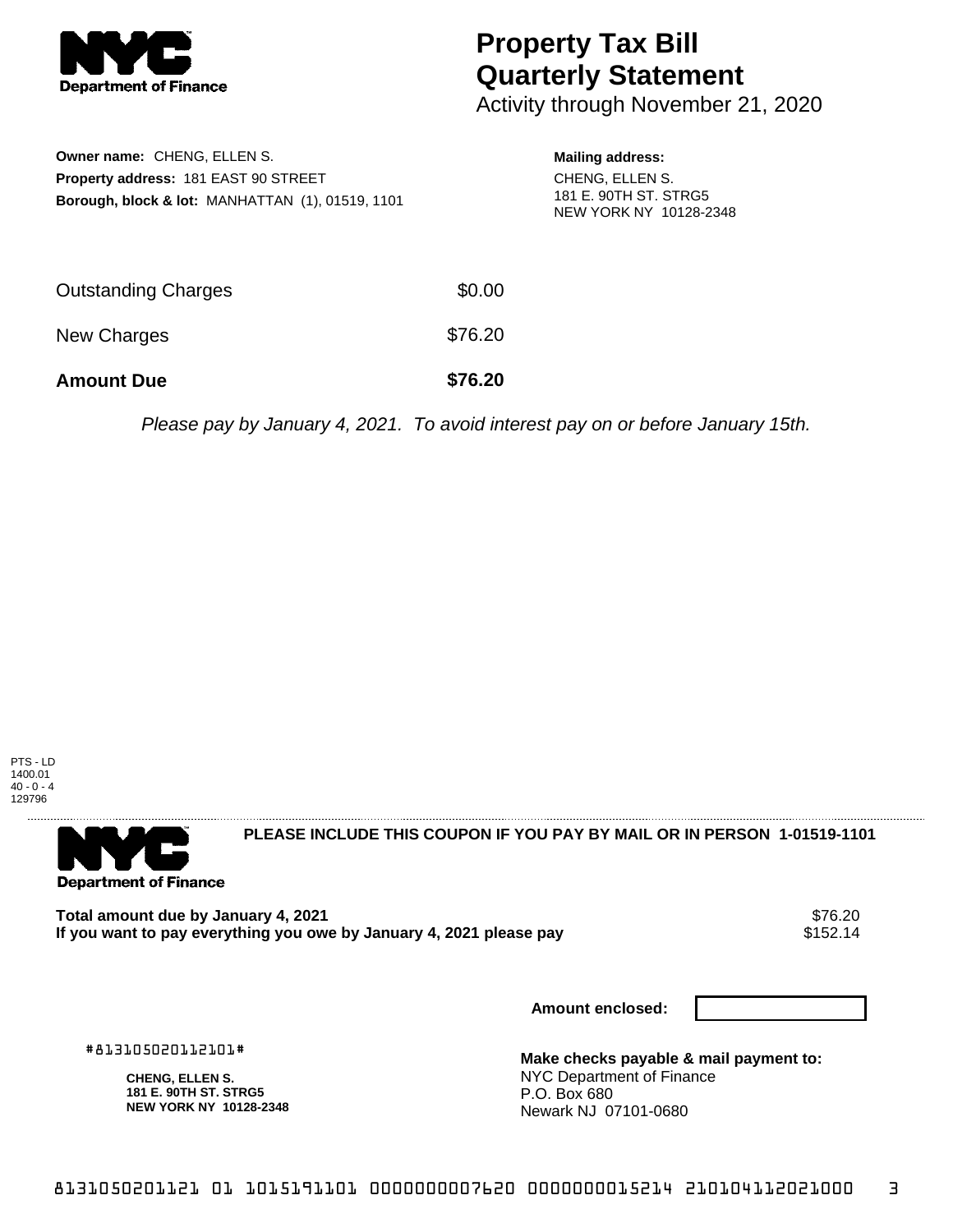

| <b>Billing Summary</b>                                                     | <b>Activity Date Due Date</b> |                    | <b>Amount</b> |
|----------------------------------------------------------------------------|-------------------------------|--------------------|---------------|
| Outstanding charges including interest and payments                        |                               |                    | \$0.00        |
| Finance-Property Tax                                                       |                               | 01/01/2021         | \$74.00       |
| <b>Adopted Tax Rate</b>                                                    |                               |                    | \$2.20        |
| Total amount due                                                           |                               |                    | \$76.20       |
| <b>Tax Year Charges Remaining</b>                                          | <b>Activity Date</b>          | <b>Due Date</b>    | Amount        |
| <b>Finance-Property Tax</b>                                                |                               | 04/01/2021         | \$74.00       |
| <b>Adopted Tax Rate</b>                                                    |                               |                    | \$2.20        |
| Total tax year charges remaining                                           |                               |                    | \$76.20       |
| If you want to pay everything you owe by January 4, 2021 please pay        |                               | \$152.14           |               |
| If you pay everything you owe by January 4, 2021, you would save:          |                               |                    | \$0.26        |
| How We Calculated Your Property Tax For July 1, 2020 Through June 30, 2021 |                               |                    |               |
|                                                                            |                               | Overall            |               |
| Tax class 4 - Commercial Or Industrial                                     |                               | <b>Tax Rate</b>    |               |
| Original tax rate billed                                                   |                               | 10.5370%           |               |
| New Tax rate                                                               |                               | 10.6940%           |               |
| <b>Estimated Market Value \$6,806</b>                                      |                               |                    |               |
|                                                                            |                               |                    | <b>Taxes</b>  |
| <b>Billable Assessed Value</b>                                             |                               | \$2,809            |               |
| <b>Taxable Value</b>                                                       |                               | \$2,809 x 10.6940% |               |
| <b>Tax Before Abatements and STAR</b>                                      |                               | \$300.40           | \$300.40      |
| Annual property tax                                                        |                               |                    | \$300.40      |
| Original property tax billed in June 2020                                  |                               |                    | \$296.00      |
| <b>Change In Property Tax Bill Based On New Tax Rate</b>                   |                               |                    | \$4.40        |

Please call 311 to speak to a representative to make a property tax payment by telephone.

For information about the interest rate charged on late payments, visit nyc.gov/taxbill.

## **Home banking payment instructions:**

- 1. **Log** into your bank or online bill pay website.
- 2. **Add** the new payee: NYC DOF Property Tax. Enter your account number, which is your boro, block and lot, as it appears here: 1-01519-1101 . You may also need to enter the address for the Department of Finance. The address is P.O. Box 680, Newark NJ 07101-0680.
- 3. **Schedule** your online payment using your checking or savings account.

## **Did Your Mailing Address Change?**

If so, please visit us at **nyc.gov/changemailingaddress** or call **311.**

When you provide a check as payment, you authorize us either to use information from your check to make a one-time electronic fund transfer from your account or to process the payment as a check transaction.